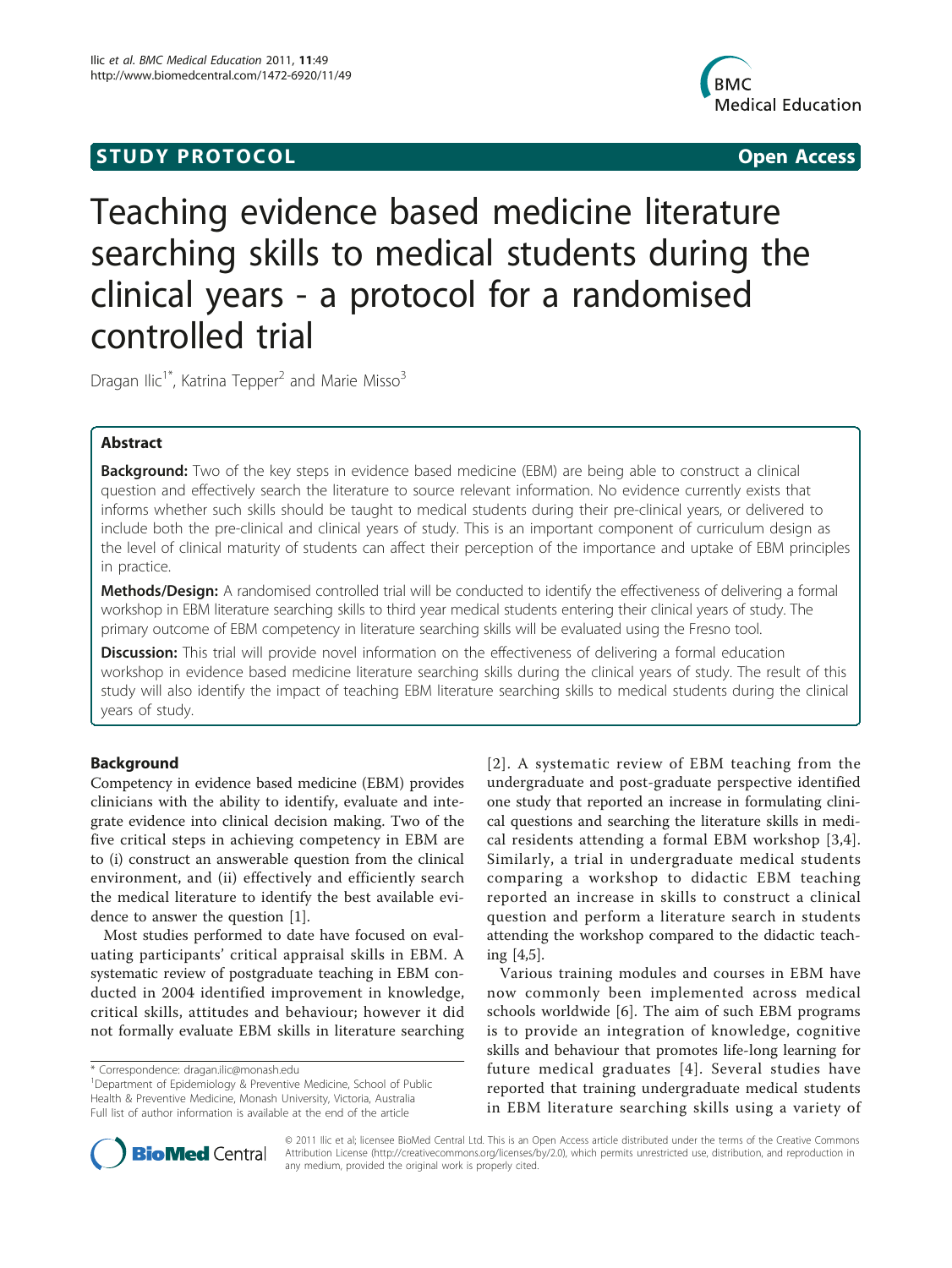interventions ranging from individual workshops to ongoing didactic lectures, is associated with an improvement in literature searching skills [[5,7-9\]](#page-3-0).

Whilst various studies have identified the positive impact of EBM workshops on students, none have identified whether specialised searching skills are more effectively taught to medical students solely during their preclinical or clinical years; or a combination of both. The level of clinical maturity of students can affect their perception of the importance and uptake of EBM principles in practice. A study of junior doctors' knowledge and beliefs in EBM identified a belief that EBM was an essential skill relevant to their clinical practice, despite few having partaken in formal training in the principles of EBM [[10](#page-3-0)]. Conversely, first year medical students who have not been exposed to the clinical environment have reported to perceive EBM as a static discipline, which is not as relevant to clinical medicine [\[11](#page-3-0)].

It is important to identify when certain aspects of EBM, be it constructing a question, searching the literature or critically appraising evidence, should be delivered within the undergraduate program in order to ensure that students obtain a satisfactory level of competence in EBM and are able to implement it throughout their clinical years.

## Methods/Design

## Aim

The aim of this randomised controlled trial (RCT) is to determine the effectiveness of delivering a formal education workshop in evidence based medicine literature searching skills to undergraduate medical students during the clinical years of study. The specific objectives of the study are;

1. Compare the competency in EBM literature searching skills of medical students who participate in a formal workshop at the beginning of their clinical year, to medical students who have participated in introductory EBM literature search skills sessions in the preclinical years only; and

2. Determine students self perceived competency in EBM literature searching skills.

## Design

This study is a randomised controlled trial conducted at Monash University, Australia.

## Settings and participants

The study will be performed at the medical library at the Clayton campus of Monash University. Participants for the study will be third year medical students undertaking the Monash University MBBS degree at

the Monash Medical Centre, Dandenong or Casey hospitals. Each of these hospitals are teaching hospitals, which form the 'Southern Health' network of hospitals.

The Monash University MBBS degree is a five year undergraduate course. Students within this course spend the first two years based at the University outside of the clinical environment. In the first two years of the MBBS course the students undertake introductory sessions in the principles of evidence based medicine literature searching. At the commencement of the third year students are solely based in the clinical environment, spending their entire teaching year based at one teaching hospital. From years three to five in the course students are only placed within a clinical learning environment.

The Monash MBBS undergraduate degree, and by extension the students, are comparable to similar MBBS degrees within Australia, and internationally, that train undergraduate students in the principles of EBM across preclinical and clinical years of the degree [\[12\]](#page-3-0).

## Recruitment

Third year medical students will be randomised to either a formal workshop in EBM literature searching skills as part of the EBM unit within the MBBS course or to a control group. Participants must be a third year Monash MBBS student to be eligible for the trial. Students who are unwilling to participate in the study will be excluded from the recruitment process.

## Randomisation

Participants will be randomly assigned independently by the 'Southern Health' clinical site administrator by block randomisation to either the intervention or comparison groups. A computer random number generator will be used to generate a randomisation list in blocks of four (Figure [1\)](#page-2-0).

## Intervention

Students randomised to the EBM literature searching skills (EBM-LSS) workshop will receive a two hour workshop within the computer laboratory at the Hargrave-Andrew Library at the Clayton campus of Monash University. The EBM-LSS workshop will consist of a 30-minute formal presentation by the subject librarian, an interactive computer based searching session, and self-directed learning tasks (with the subject librarian to provide support when requested). Students randomised to the control group will not receive the workshop. Students in the control group will attend the EBM-LSS workshop once assessment of all outcomes across the intervention and control groups has been completed.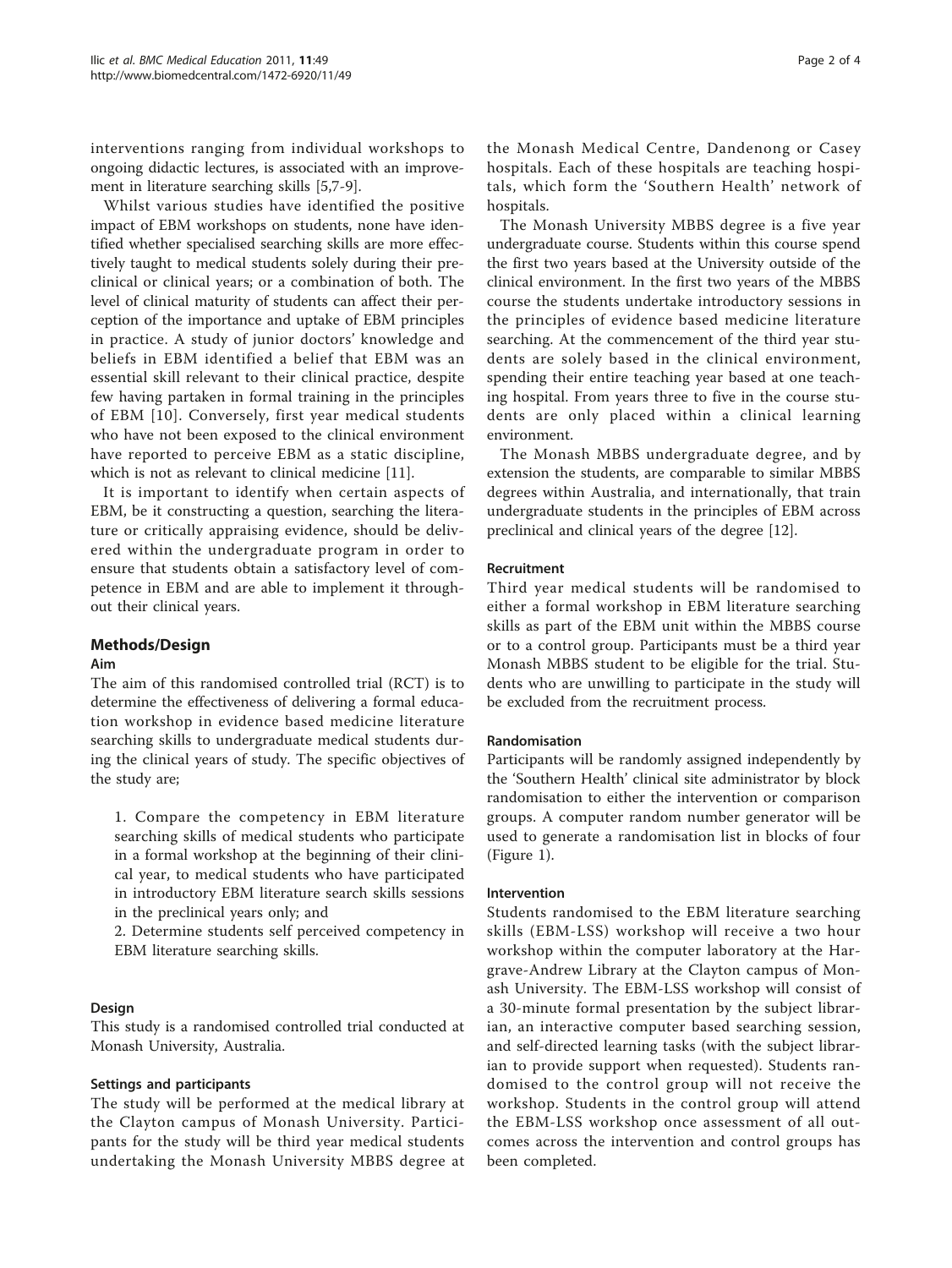<span id="page-2-0"></span>

**Analysis Fresno**<br>and EBPQ tests Figure 1 Flow diagram of proposed randomised controlled trial.

#### Outcome measures

The primary outcome to be measured in this study will be competency in EBM literature searching skills. This will be measured by using the previously validated Fresno tool [[13\]](#page-3-0). Additionally, student self perceived competency in EBM literature searching skills will be assessed using the previously validated Clinical Effectiveness and Evidence Based Practice Questionnaire (EBPQ) [[14](#page-3-0)]. These outcomes will be measured across both intervention and control groups 1-week post-implementation of the intervention.

## Blinding

Blinding of investigators and participants is not possible as the subject librarian and students will be aware of the allocated arm. The outcome assessor and data analyst will be kept blinded to the allocation.

#### Analyses

#### Sample size calculation

We referred to a previous study, which implemented the Fresno test to assess searching skills, to estimate our sample size [[15](#page-3-0)]. This previous study identified that a mean difference of 13 points on the Fresno test to be statistically significant in identifying competency between groups in effective EBM literature searching. A mean difference of 13 points, with a standard deviation of 10, is meaningful to discriminate between 'novice' and 'expert' users of EBM principles [[13](#page-3-0)]. We determined that with a power of 90%, alpha of 0.05, the required sample size per each group is 21, for a total sample size of 42 participants.

Multiple regression analysis will be used to determine the ability of certain variables (such as hospital site, previous exposure to EBM, perceived research ability and country of origin) to predict competency in EBM literature searching. We determine that with a power of 80%, alpha set at 0.05, and a medium effect size ( $f^2 = 0.15$ ), a sample size of 84 is required to detect a significant model. Therefore, accounting for a potential 10% dropout rate, a minimum of 100 participants, 50 per each group, will be recruited for the study. Analyses

Data will be analysed using the principle of intention-totreat. Mean difference in EBM literature searching skills competency between the intervention and control groups, as determined by the Fresno tool, will be explored using a Student's t-test. Additional analyses will include descriptive statistics to characterise participants in terms of self perceived competency in EBM literature searching skills. Linear and logistic regression will be used to analyse continuous and dichotomous data respectively.

#### Ethical approval

Ethical approval for this study was granted by the Monash University Human Research Ethics Committee in November 2010.

## **Discussion**

The primary purpose of this RCT is to identify the effectiveness of delivering a formal workshop in EBM literature searching skills to third year medical students entering their clinical years of study. This study will also assess the impact of clinical maturity of medical students with respect to their knowledge and uptake of EBM literature searching skills. The trial will also provide valuable information with regard to the students' self perceived competency in EBM literature searching skills and what impact this has upon their actual competency.

Previous studies have suggested that clinical maturity, perceived relevance in the clinical environment and continued practice within this context may influence a student's competence in EBM skills [[10,11](#page-3-0),[16](#page-3-0),[17](#page-3-0)]. This study has the potential to further explore these issues and provide novel information with regard to student competency in EBM skills, which may assist in the formulation and refinement of existing medical curricula within the EBM context.

#### Acknowledgements

We would like to thank Professor Upton and Dr Upton for the use of the EBPQ.

#### Author details

<sup>1</sup>Department of Epidemiology & Preventive Medicine, School of Public Health & Preventive Medicine, Monash University, Victoria, Australia.